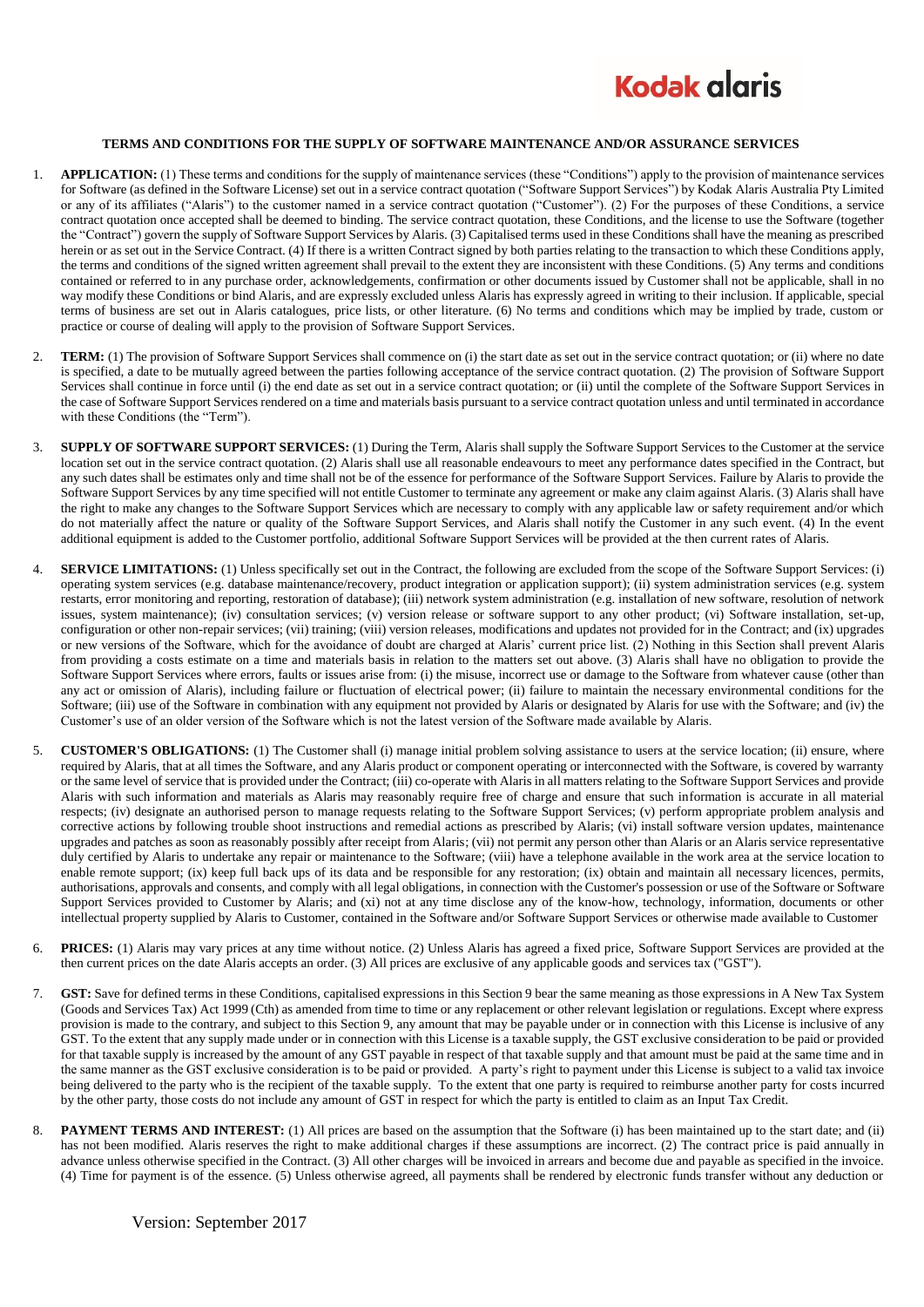setoff. (6) Alaris may appropriate any payments received that do not refer to a particular invoice to any outstanding invoice. (7) If any amount is not paid by the due date stipulated in the relevant invoice, irrespective of whether the Contract is terminated or not, Customer must pay interest (accrued daily) on any overdue amounts payable to Alaris at the rate of 5% above the Reserve Bank of Australia Cash Rate.

- 9. **WARRANTY:** (1) Alaris warrants that (i) the Software Support Services will be provided using reasonable care and skill; (ii) it has the right to provide the Software Support Services to the Customer; and (iii) during the Term, the Software Support Services will be provided in accordance with the terms and scope of the relevant Contract. (2) All warranties, conditions or other terms (whether express or implied by statute, common law or arising from conduct or a previous course of dealing or trade custom or usage) as to quality, fitness for any particular purpose, merchantability, are to the fullest extent permitted by law, excluded from the Contract. (3) Alaris' warranty shall not apply in relation to any defect arising from; (i) the acts, omissions, negligence or defaults of the Customer or the Customer's employees, agents or customers; (ii) failure by the Customer to implement or procure the implementation of recommendations in respect of, or solutions to errors, in the Software advised by Alaris; (iii) wilful damage; (iv) any maintenance of the Software by any person other than Alaris or its designees or without Alaris' prior written consent; (v) any failure, fault, accident, neglect or misuse of equipment, software or media not supplied by Alaris; and (vi) any breach of Customer's obligations under the Software License, howsoever arising. (4) Customer is not entitled to cancel or withdraw from any Contract or withhold payment of invoices or make deductions on account of Software Support Services claimed to be defective.
- 10. **LIMITATION OF LIABILITY:** (1) If not expressly provided for otherwise in these Conditions, Alaris' liability for any kind of loss or damaged suffered by Customer in connection with the Contract, whether in contract, tort (including in either case negligence), misrepresentation (other than fraudulent misrepresentation), breach of statutory or equitable duty, or otherwise, and whether Alaris' act or omission is wilful or otherwise, is excluded and/or limited (as the case may be) as set out in this Section 10. Alaris' liability for any loss of profits, anticipated savings, revenue, business, loss or corruption of data, loss of use, loss of goodwill, loss due to delay or any indirect, special, incidental or consequential loss or damage whatsoever, is excluded. (2) Alaris' sole obligation and liability for breach of the warranty set out in Section 9 (1) above, is for Alaris to use commercially-reasonable efforts, at Alaris' expense, to replace software media or modify the Software so that the warranty specified under Section 9 (1) is true. In the event of a warranty claim, Customer shall be responsible for the removal of any defective Software and subsequent replacement of any replacement Software. (3) Subject to (1) and (2), Alaris' aggregate liability for all other claims, whether in contract, tort (including in either case negligence), misrepresentation (other than fraudulent misrepresentation), breach of statutory or equitable duty or otherwise pursuant to the Contract, shall be limited to the total price paid by the Customer for the specific Software giving rise to the claim in the 12 months prior to the claim in which the loss or damage occurred. (4) Nothing in the Contract shall be deemed to exclude or limit Alaris' liability in respect of: (i) Loss or damage caused by wilful misconduct or gross negligence of Alaris or Alaris' officers, employees, agents or contractors; (ii) Injuries to or death of any person, caused by negligence of Alaris or Alaris' officers, employees, agents or contractors; or (iii) any other liability which cannot be excluded at law. (5) Any claim for loss or damages, save for in relation to a claim pursuant to (4) must be notified to Alaris within twelve (12) months as from the date on which the damage was caused, failing which such claim is deemed to be waived.
- 11. **INTELLECTUAL PROPERTY:** 1) Customer acknowledges that all intellectual property rights meaning all inventions, patents, registered designs, design rights, data base rights, copy rights, know-how, trademarks, trade secrets and all other intellectual property rights, and the applications for any of the same and any rights or forms of protection of a similar nature and having equivalent or similar effect to any of them which may subsist anywhere in the world ("Intellectual Property Rights") in the Software Support Services shall belong to Alaris or the relevant third-party owners (as the case may be). (2) Customer shall not cause or permit any third party to cause any damage or endanger the Intellectual Property Rights of Alaris. (3) Customer must advise Alaris immediately if it becomes aware of any unauthorised use, or attempted use, by any person of Alaris' Intellectual Property Rights.
- 12. **INDEMNIFICATION:** (1) Without prejudice to any other rights of Alaris, Customer shall indemnify Alaris for any loss suffered by Alaris (including reasonable legal fees and costs) by reason of any use by Customer, Customer's employees, agents or customers, whether arising directly or indirectly, of the Software other than in accordance with the Contract. (2) Customer shall further indemnify and hold Alaris harmless against any loss or damage which it may suffer or incur as a result of the Customer's breach of any third-party additional terms howsoever arising. (3) In the event of a claim, or notification of an intention to make a claim, which may reasonably be considered likely to give rise to a liability under this indemnity ("Claim"), Customer shall: (i) as soon as reasonably practicable, give written notice of the Claim to Alaris specifying the nature of the Claim in reasonable detail; and (ii) not make any admission of liability, agreement or compromise in relating to the Claim (4) Customer shall have the sole right to conduct the Claim and Customer shall not, except with the prior written consent of Alaris, consent to entry of any judgment or enter into any settlement that does not include as an unconditional term the giving by the claimant or plaintiff to Alaris and its affiliates a release from all liability and blame with respect to the Claim.
- 13. **SUSPENSION AND TERMINATION:** (1) If Alaris' performance of any of its obligations under the Contract is prevented or delayed by any act or omission by the Customer or failure by the Customer to perform any relevant obligation ("Customer Default"), Alaris shall without limiting its other rights or remedies have the right to suspend performance of the Software Support Services until the Customer remedies the Customer Default, and to rely on the Customer Default to relieve it from the performance of any of its obligations (to the extent the Customer Default prevents or delays Alaris' performance of any of its obligations). (2) Alaris shall not be liable for any costs or losses sustained or incurred by the Customer arising directly or indirectly from Alaris' failure or delay to perform any of its obligations as set out in the Contract; and the Customer shall reimburse Alaris on written demand for any costs or losses sustained or incurred by Alaris arising directly or indirectly from the Customer Default. (3) Without prejudice to its other rights, Alaris may terminate the Contract or in its sole discretion suspend performance of the Software Support Services immediately by written notice to the Customer in the event that (i) Customer fails to pay any sums due under the Contract; (ii) Customer breaches any terms of the Contract, including failure to install software updates, maintenance upgrades and patches as soon as reasonably possible; (iii) Customer is unable to pay its debts as they fall due, passes a resolution for winding up (other than for the purposes of a solvent amalgamation or reconstruction) or if a court of competent jurisdiction makes an order to that effect, enters into a receivership or liquidation or otherwise ceases to carry on business or an analogous event occurs to Customer in any jurisdiction; or (iv) an event pursuant to Section 16.2 or pursuant to Section 18.6 where such event persisted for more than 14 days.
- 14. **CONFIDENTIAL INFORMATION:** (1) All non-public, confidential or proprietary information of Alaris, including but not limited to, specifications, samples, patterns, designs, plans, drawings, documents, data, business operations, pricing, discounts or rebates, disclosed by Alaris in connection with the Contract, whether disclosed orally or disclosed or accessed in written, electronic or other form or media, and whether or not marked, designated or otherwise identified as "confidential," shall be deemed to be confidential, to be used solely for the purpose of performing under the Contract and may not be disclosed or copied unless authorized in advance by Alaris in writing. (2) Upon Alaris' request, Customer shall promptly return all documents and other materials received from Alaris and delete any copies made thereof. (3) Alaris shall be entitled to apply for injunctive relief for any violation of this Section. (4) This Section does not apply to information that is: (i) in the public domain; (ii) known to Customer at the time of disclosure; (iii) rightfully obtained by Customer on a non-confidential basis from a third party; or (iv) is required to be disclosed by any applicable law or by order of any Court of competent jurisdiction or any government body, agency or regulatory body, provided that the receiving party shall use all reasonable endeavours to give the disclosing party as much written notice of the disclosure as it reasonably can to enable the disclosing party to seek a protective order or other action protecting the confidential information from disclosure.